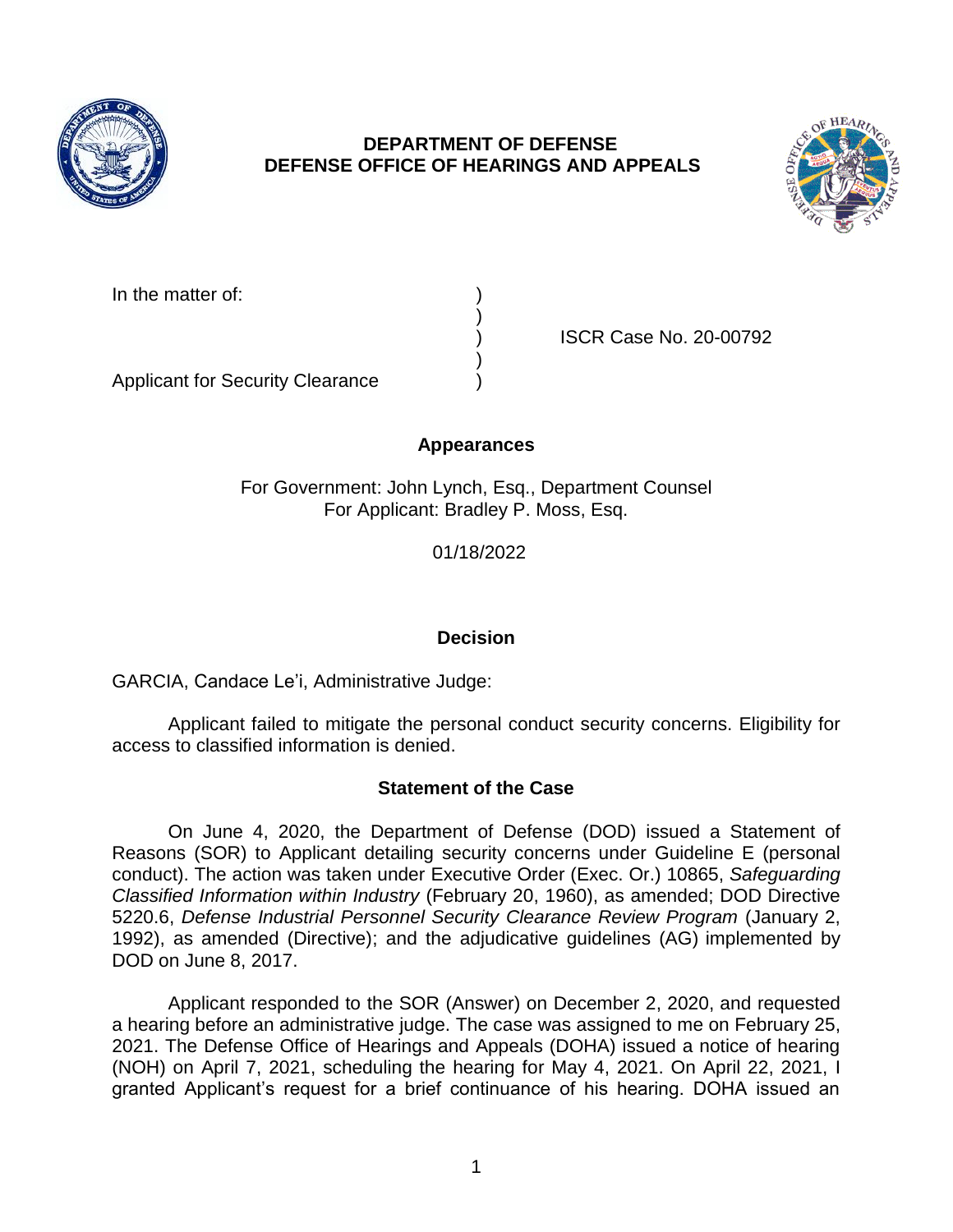amended NOH on April 23, 2021, rescheduling the hearing for May 25, 2021. I convened the hearing as rescheduled. (Tr. at 7)

 admitted without objection. DOHA received the hearing transcript (Tr.) on June 9, 2021. At the hearing, Government Exhibits (GE) 1 through 8 and Applicant's Exhibits (AE) A and B were admitted without objection. Applicant testified. At Applicant's request, I kept the record open until May 28, 2021, to allow him to submit additional documentation. By that date, Applicant submitted documentation which I collectively marked as AE C and (Tr. at 11-153; GE 1-8; AE A-C)

### **SOR Amendment**

 In reviewing the SOR while preparing this decision, I noticed an error in the text of SOR ¶ 1.c that requires addressing. The second to last sentence in SOR ¶ 1.c reads, in part, as follows: "However, you did admit . . . despite knowing she did [not] want you to contact her." The word "not" is missing. While I conclude this is a clerical error, I also conclude that good cause is established to amend SOR ¶ 1.c so that it conforms to the record evidence on a matter critical to the reading of the allegation. I do so, *sua sponte*, under ¶ E3.1.17 of the Directive, amend the second to last sentence of SOR ¶ 1.c so that it reads, in pertinent part, as follows:

 However, you did admit to the investigating police officer that you had sent your former co-worker text messages despite knowing she did not want you to contact her.

### **Findings of Fact**

 1.d, and 1.e. He is 32 years old. He was born in Afghanistan, immigrated to the United States in 1989, and became a naturalized U.S. citizen in 2010. He graduated from high school in 2008 and earned a bachelor's degree in accounting in 2014. He is unmarried and he does not have any children. (Answer; Tr. at 17-25; GE 1) Applicant admitted SOR allegation ¶ 1.c and denied SOR allegations ¶¶ 1.a, 1.b,

 Applicant worked for a previous DOD contractor (company A) from April 2015 until June 2018. Since then and as of the date of the hearing, he worked as a data analyst for his employer, also a DOD contractor (company B). He was first granted a security clearance in March 2018. (Answer; Tr. at 6, 17-26, 111-113; GE 1, 3, 7)

The SOR alleged that Applicant resigned from employment with company A in June 2018, in lieu of being fired, after company A concluded that he engaged in repeated unwanted and unprofessional communication with a female co-worker (CW1), even after company A counseled him to cease communication, and that he is not eligible for rehire (SOR ¶ 1.a). The SOR also alleged that after Applicant's 2018 resignation in lieu of firing: (1) Applicant was seen in and around the exterior of company A's headquarters, where CW1 continued to work, on at least three occasions; he continued to engage in unwanted communication with CW1; and company A consequently sent him a notice to cease trespassing on its property (SOR ¶ 1.b); and (2) CW1 and CW1's spouse reported to the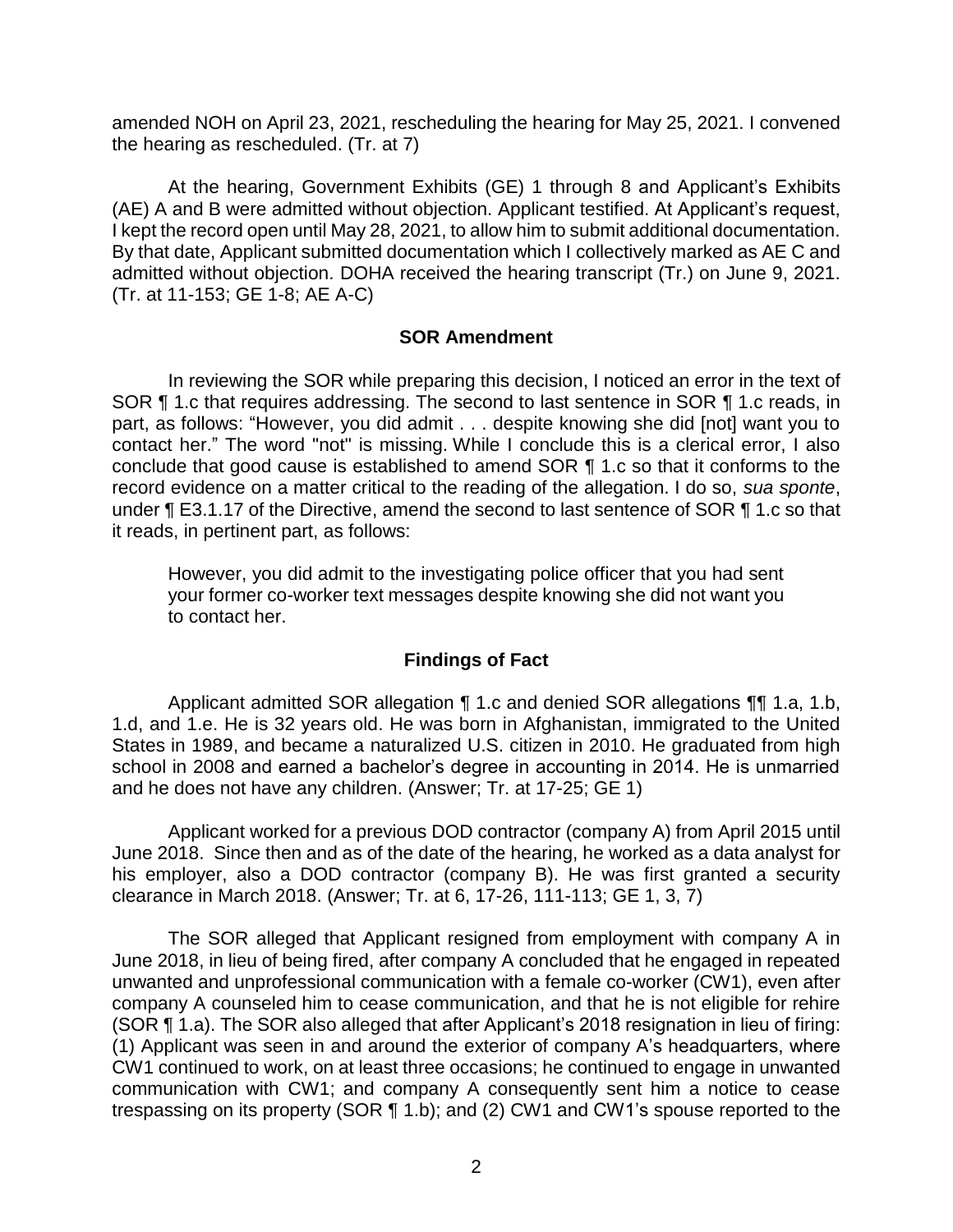police that they believed Applicant appeared outside their residence, which Applicant denied upon police questioning but admitted that he had sent CW1 unwanted text messages, and the police consequently issued him a trespass notice (SOR ¶ 1.c).

The SOR also alleged that Applicant falsified material facts on his January 2019 security clearance application (SCA), in response to "Section 13A - Employment Activities," "Reason for Leaving. Provide the reason for leaving the employment activity," when he listed "[p]rofessional [g]rowth" as the reason for leaving his employment with company A in June 2018. The SOR also alleged that Applicant falsified his 2019 SCA in response to "Section 13A - Employment Activities," when he listed "No" in response to the following:

Reason for Leaving Question For this employment have any of the following happened to you in the last seven (7) years? . . . Quit after being told you would be fired ∙ Left by mutual agreement following charges or allegations of misconduct . . . .

 In truth, the SOR alleged, Applicant resigned from company A in lieu of being fired, as set forth in SOR ¶ 1.a, and further discussed below. (SOR ¶¶ 1.d, 1.e).

 The SOR allegations are established by Applicant's admissions; June 2018 employment records from company A; an October 2018 adverse action report, submitted by company A to the Defense Security Service (DSS); a December 2018 Joint Personnel Adjudication System (JPAS) incident history report, submitted by company A to the DSS, concerning an incident that occurred on June 5, 2018; Applicant's January 2019 SCA; a March 2019 police report concerning a suspicious event that occurred on June 13, 2018; reports of background interviews conducted in April and May 2019; and records of Applicant's communications to CW1 between approximately 2017 and 2019. (Answer; Tr. at 27-153; GE 1-8)

 Applicant and CW 1 became colleagues at company A when she was assigned, in mid to late 2017, to a project he was working on. Applicant testified that he considered her, over time, to be a "good friend," but he never pursued or had any other kind of relationship with her. He acknowledged that in approximately late September 2017, she requested, in response to a text he sent her, that he stop texting her. He continued to text her, from his personal cellular phone to hers, through January 2018; she never responded. When CW1 contacted the police on June 13, 2018, as further discussed below, she reported that Applicant had been harassing her at work "for the past year." (Tr. at 27-52, 113-114; GE 1-7)

 instructed him to cease his unwanted social contact with CW1. Applicant disregarded their instructions and continued his conduct. An October 2018 adverse action report, submitted by company A to the DSS, reflects that Applicant received such instruction over the course of at least four counseling sessions. Applicant testified that he was only counseled once by company A, in mid-January 2018. He testified that during that single counseling session, he was told only that he should go through a certain manager if it Applicant's former supervisors and senior human resources staff at company A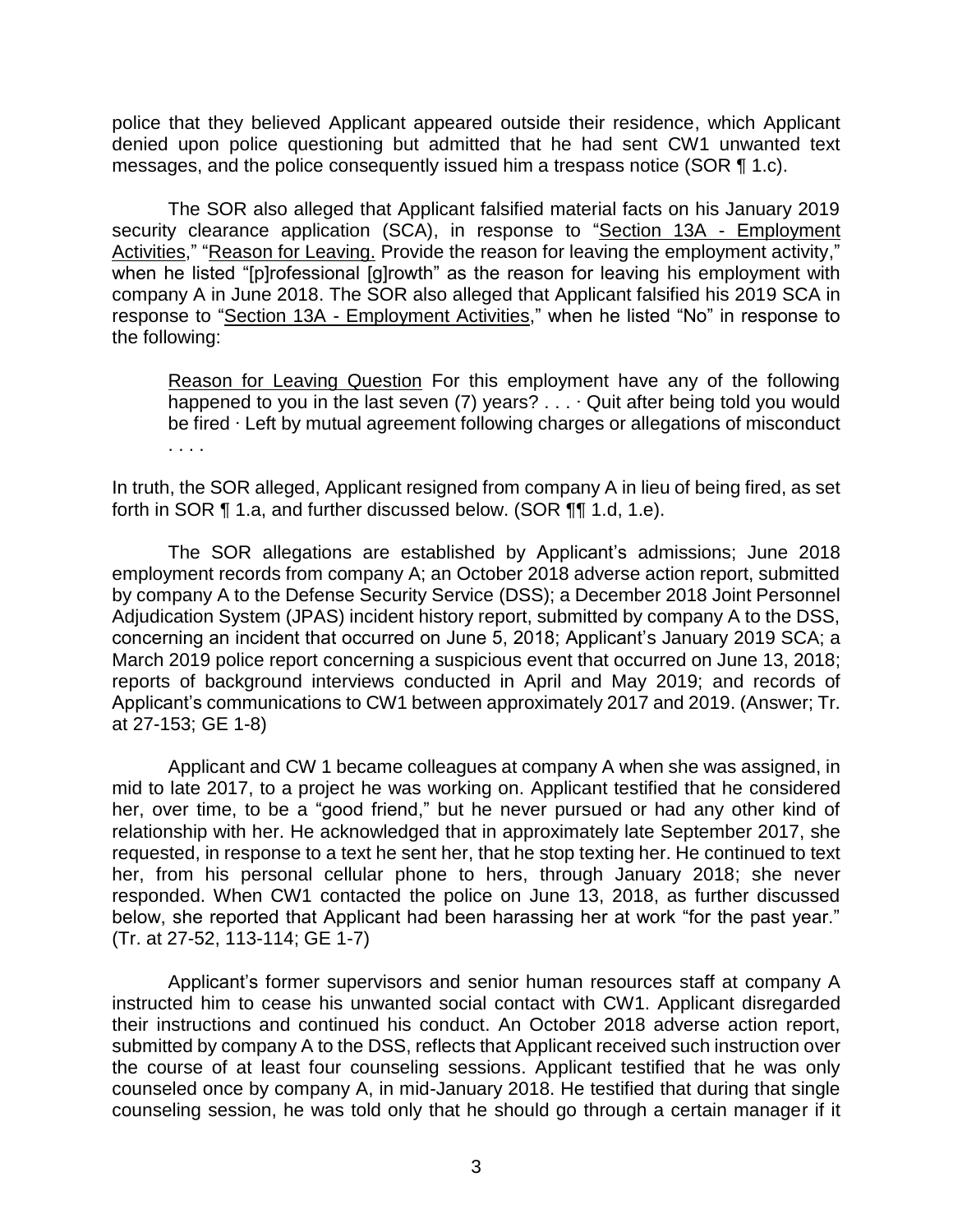involved something with CW1, and he was not explicitly told to cease contact with CW1. (Tr. at 44-57, 114-121, 142-152; GE 2-8)

 A record of a January 17, 2018 meeting between Applicant and two senior individuals from company A reflect that Applicant was informed that company A was aware of his communications with CW1, despite CW1's multiple requests that he stop; Applicant were no longer working on the same project; Applicant was informed, and the two senior individuals from company A "further emphasized (more than 3 times)," that company A would not tolerate any future contact he made with CW1, and he "would be expected to part ways and leave [company A] if he continued such contact;" and, if he needed to contact CW1 for professional reasons, he was expected to work directly through the two senior individuals from company A that were in attendance at the January 2018 meeting, and not CW1. The record further reflects that Applicant "confirmed his understanding of this expectation and agreed that he would not make any further contact." Applicant testified that other than in-person communications with CW1 regarding work, "I don't recall like a text, but I don't think I sent any texts after that meeting, that was non work related." The record also contains an undated letter from Applicant to CW1 in which Applicant acknowledged a potential for his termination from company A if he continued CW1 confirmed there was no further need for any professional contact because she and contacting CW1. He wrote, in part:

I overlooked your wishes when I was emotionally drowning so I'm going to ignore it one more time and reach out to let you know that I cannot stand on a side knowing that someone that I know is going through grief and I'm not there to help or support. I'm probably going to get fired for this if it gets back to [a senior individual from company A] or the . . . team . . . . Anyway, if I'm going to be crucified for caring, then [sic] be it.

(Tr. at 44-57, 114-121, 142-152; GE 5, 6, 8; AE B)

 On June 5, 2018, company A terminated Applicant's employment due to his "repeated unwanted non-business contact with [CW1], via social media, telephone and in person;" at his request, company A permitted him to resign. Applicant maintained that he voluntarily resigned from employment with company A; he acknowledged that he did so without providing a two-week notice and that his managers did not inquire as to why he chose to voluntarily resign. He wrote in his resignation email, "Ideally, I was in with [company A] for the long haul. However[,] given the circumstances[,] I'm more [than] [willing] to resign from my role." (Tr. at 53-80, 121-127; GE 2, 3, 5-8)

 Applicant testified and indicated during his April 2019 background interview that he voluntarily resigned because of a misunderstanding between him and CW1, about whom certain team managers made immature comments and which created a workplace culture over a four to six-month period that he did not want to be involved in, and that these were the "circumstances" he referenced in his resignation letter. He also testified and indicated during his April 2019 background interview that he left employment with company A because his project with company A ended, he was offered an opportunity with company B in May 2018, and he chose to accept the offer with a start date of June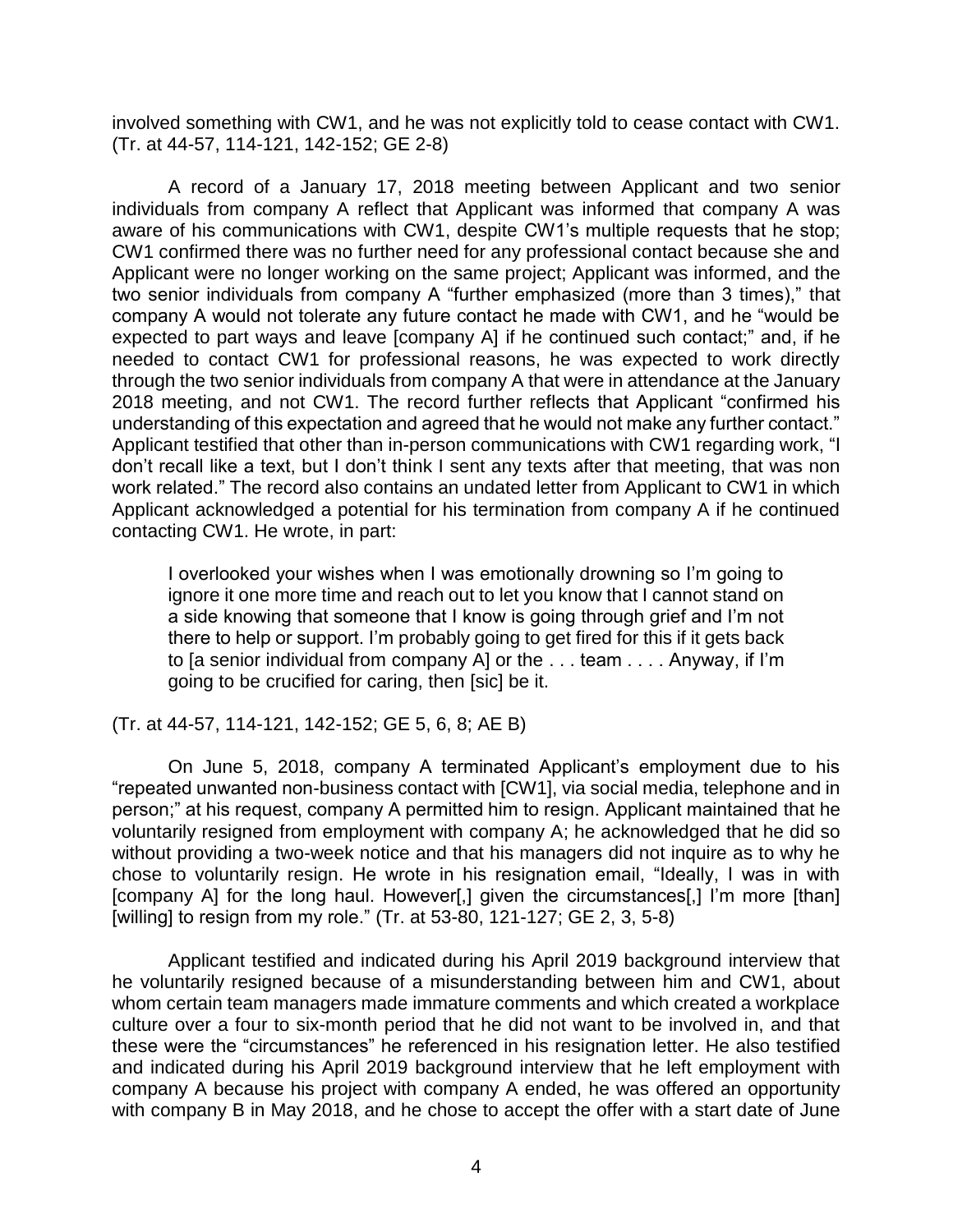18, 2018. He testified both that: (1) he did not recall company A ever telling him he was going to be fired, and (2) company A never told him he was going to be fired. He testified that at the time he left company A, he believed he was eligible for rehire as he was never given any paperwork stating otherwise. As such, Applicant maintained that he did not falsify his responses to section 13A of his 2019 SCA. (Answer; Tr. at 53-80, 121-127, 142-152; GE 1, 7, 8; AE B)

 After he was terminated by company A, Applicant continued to contact CW1 on numerous occasions, via e-mails, text messages, and telephone calls, which she reported to the police. One email, dated June 12, 2018, contains, in part, the following subject line: "Didn't realize friendship requires apologies. I have ask[ed] myself could I love someone this much . . . ?" CW1 and her spouse also reported to the police on June 13, 2018, that they believed Applicant appeared in his car outside their residence; a police officer confirmed that the license plate provided by CW1's spouse belonged to Applicant. Applicant denied, when questioned by the police and at hearing, that he had driven by CW1's residence, but he admitted that he had sent her unwanted text messages. He told the police, "even though he knew [CW1] didn't want him to text[,] he didn't want [CW1] to think he had abandoned her when he 'resigned.'" He testified and indicated during his April 2019 background interview that he wanted closure from CW1 as to why she no longer wanted contact, it was hard for him to grasp that he had lost a friend due to gossip, and he wanted to let her know that he did not hold any hard feelings towards her and was still amenable to their friendship. The police issued him a trespass notice on June 13, 2018, barring him from CW1's residence. (Tr. at 80-106, 127-152; GE 2-7)

 Following his employment separation from company A, Applicant was seen on at least three occasions in and around the exterior of company A's headquarters, where CW1 continued to work, despite having no known need to be in the area of company A's headquarters during normal business hours. He testified that he normally exercised in the area where company A is located, and his new employer was also located in the same vicinity. Company A sent him a "No Trespassing" letter via certified mail on June 18, 2018, notifying him that he was banned from all of its state-wide properties, and company A filed a copy of the letter with the police department in the county where its headquarters is located. Applicant acknowledged during his April 2019 background interview that because he was banned from company A's property, he was not eligible for rehire with company A. (Answer; Tr. at 80-106, 127-142; GE 7, 8)

 Applicant continued to contact CW1. He testified that he wanted to confirm whether it was her, and not company A, who filed the June 13, 2018 trespass notice, and he wanted to invite her to a housewarming party. He emailed her on July 30, 2018, with the October 2018, after finding out that she was working for another employer (company C), to inquire about company C's hiring event. He emailed her in November 2018, to notify her that he was running the same marathon he knew she was running. He emailed her in January and February 2019. He testified that he last contacted CW1 when one of her friends contacted him in around March 2019 and asked him to stop. His communications subject line, "I challenge you." He emailed her twice in August 2018. He emailed her in with CW1 persisted even after she sent him this text in July 2018: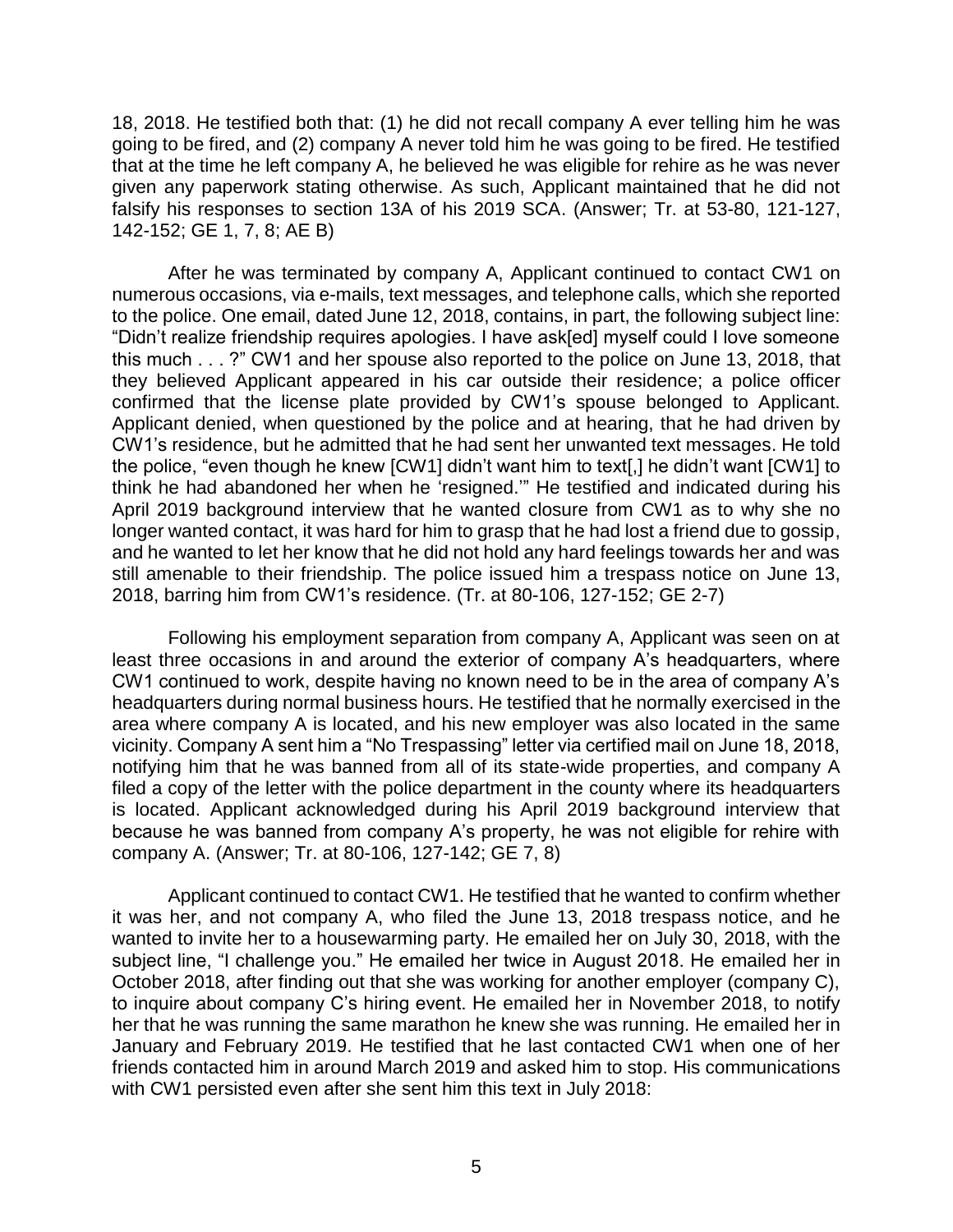I don't want to talk to you. I do not like you. We are not friends. We were never friends. There's nothing to fix. I've made it crystal clear I can't stand you. Leave me the . . . alone.

(Answer; Tr. at 80-106, 127-152; GE 1-8)

 that ". . . in terms of facing that situation, that probably will never happen again," he also stated, ". . . at this point, I'm kind of struggling on how to -- how to approach a situation like that again . . . ." He felt his intention of being a friend was misconstrued. A former supervisor of Applicant from company A, for whom Applicant worked from around 2015 to 2017, stated that he did not have any direct, firsthand knowledge of the incidents referenced in the SOR and had never witnessed Applicant engage in any illegal, dependable performer," and he did not have any concerns with Applicant's trustworthiness and ability to conduct himself professionally. Another individual from company A, who referred to Applicant as a "business associate" in November 2017, wrote that she knew Applicant for two years and described him as an "asset" to the team. (Tr. Applicant has not faced any other allegations of misconduct. Although he testified inappropriate or unprofessional conduct. He described Applicant as a "solid and at 25-27, 106-110; AE A, C).

 A managing director at company B, who referred to Applicant as a "business associate" in November 2020, wrote that she knew Applicant for three years and company B, who was Applicant's previous direct supervisor when Applicant started working for company B and who has maintained "frequent" contact with him, described Applicant as a "pleasure to work with" and an individual who has "excellent working relationships with those at all levels at [company B]." His "immediate manager" as of November 2020 referred to Applicant as her "most trusted senior on the audit," and an individual of "exemplary character." Finally, a co-worker from company B wrote, in November 2020, that he had worked with Applicant for just over a year and she described him as "helpful," "reliable," and "well-respected." Another managing director at considered him to be a valuable resource to their team. (AE C)

#### **Policies**

 When evaluating an applicant's suitability for a security clearance, the administrative judge must consider the adjudicative guidelines. In addition to brief introductory explanations for each guideline, the adjudicative guidelines list potentially disqualifying conditions and mitigating conditions, which are to be used in evaluating an applicant's eligibility for access to classified information.

 These guidelines are not inflexible rules of law. Instead, recognizing the complexities of human behavior, administrative judges apply the guidelines in conjunction with the factors listed in the adjudicative process. The administrative judge's overarching adjudicative goal is a fair, impartial, and commonsense decision. According to AG ¶ 2(a), the entire process is a conscientious scrutiny of a number of variables known as the "whole-person concept." The administrative judge must consider all available, reliable information about the person, past and present, favorable and unfavorable, in making a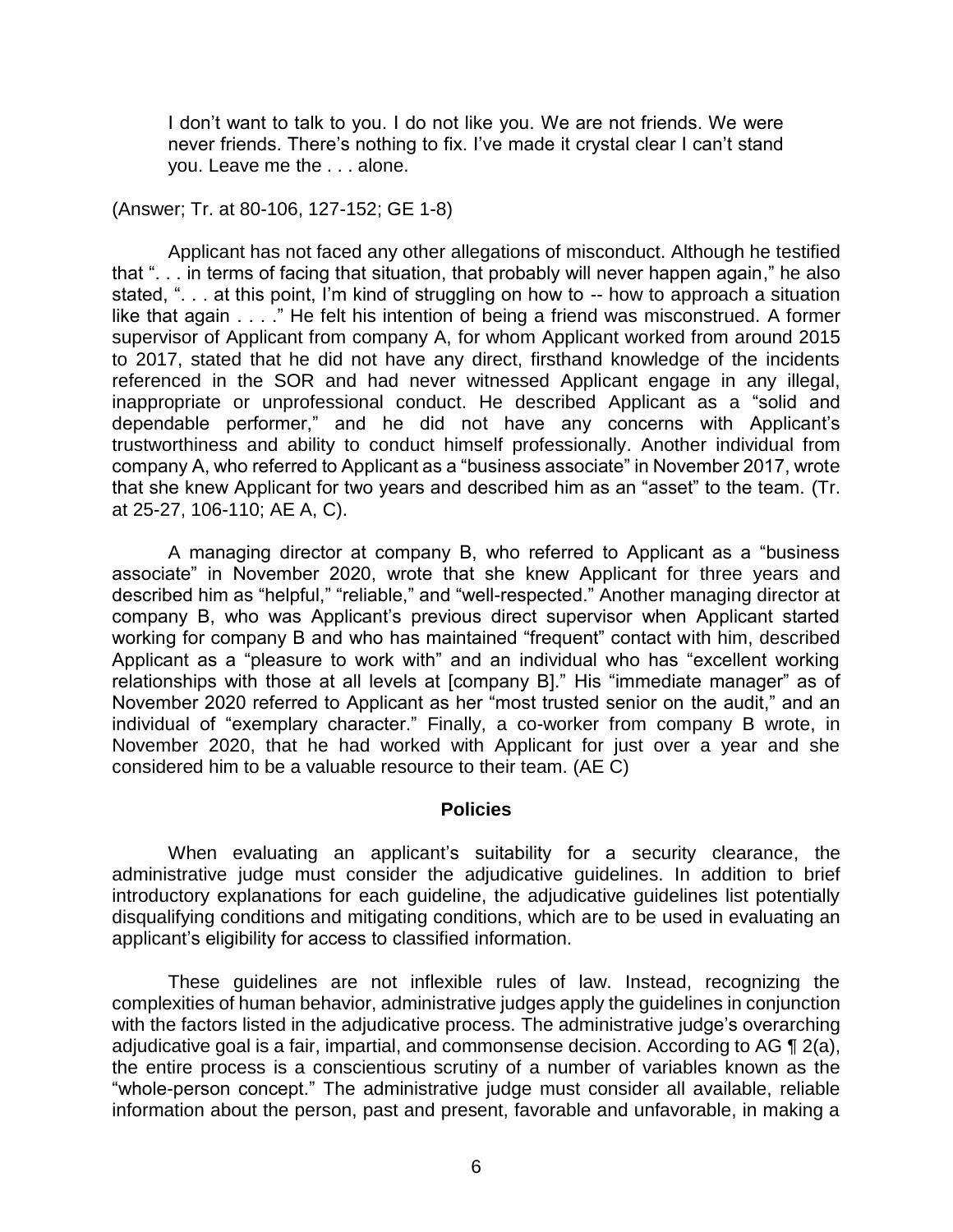decision. The protection of the national security is the paramount consideration. AG  $\P$  2(b) requires that "[a]ny doubt concerning personnel being considered for national security eligibility will be resolved in favor of the national security."

 Under Directive ¶ E3.1.14, the Government must present evidence to establish controverted facts alleged in the SOR. Under Directive ¶ E3.1.15, the applicant is responsible for presenting "witnesses and other evidence to rebut, explain, extenuate, or mitigate facts admitted by the applicant or proven by Department Counsel." The applicant has the ultimate burden of persuasion to obtain a favorable security decision.

 A person who seeks access to classified information enters into a fiduciary relationship with the Government predicated upon trust and confidence. This relationship transcends normal duty hours and endures throughout off-duty hours. The Government reposes a high degree of trust and confidence in individuals to whom it grants access to classified information. Decisions include, by necessity, consideration of the possible risk the applicant may deliberately or inadvertently fail to safeguard classified information. Such decisions entail a certain degree of legally permissible extrapolation of potential, rather than actual, risk of compromise of classified information. Section 7 of Exec. Or. 10865 provides that adverse decisions shall be "in terms of the national interest and shall in no sense be a determination as to the loyalty of the applicant concerned." *See also*  Exec. Or. 12968, Section 3.1(b) (listing multiple prerequisites for access to classified or sensitive information).

### **Analysis**

# **Guideline E, Personal Conduct**

AG ¶ 15 expresses the security concern for personal conduct:

Conduct involving questionable judgment, lack of candor, dishonesty, or unwillingness to comply with rules and regulations can raise questions about an individual's reliability, trustworthiness, and ability to protect classified or sensitive information. Of special interest is any failure to cooperate or provide truthful and candid answers during national security investigative or adjudicative processes.

AG ¶ 16 describes conditions that could raise a security concern and may be disqualifying. I considered the following relevant:

 any personnel security questionnaire, personal history statement, or similar form used to conduct investigations, determine employment qualifications, award benefits or status, determine national security eligibility or (a) deliberate omission, concealment, or falsification of relevant facts from trustworthiness, or award fiduciary responsibilities;

 (d) credible adverse information that is not explicitly covered under any other guideline and may not be sufficient by itself for an adverse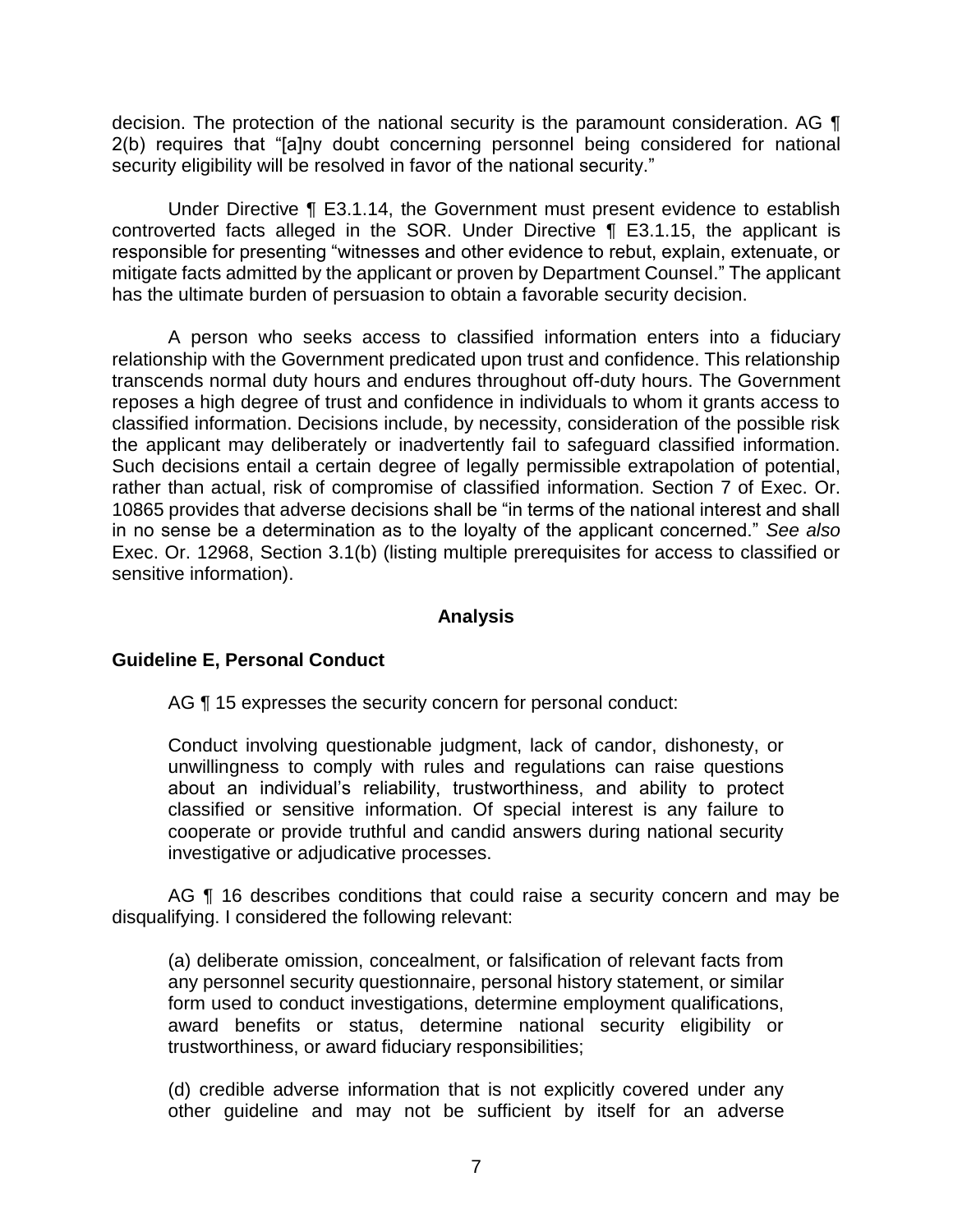determination, but which, when combined with all available information, untrustworthiness, unreliability, lack of candor, unwillingness to comply with rules and regulations, or other characteristics indicating that the individual may not properly safeguard classified or sensitive information. This supports a whole-person assessment of questionable judgment, includes, but is not limited to, consideration of:

... (2) any disruptive, violent, or other inappropriate behavior; ....

Applicant resigned from employment with company A in June 2018, in lieu of being fired, after company A concluded that he engaged in repeated unwanted and unprofessional communication with CW1, even after company A counseled him to cease communication. He is not eligible for rehire with company A. After his resignation in lieu of termination, Applicant was seen in and around the exterior of company A's headquarters, where CW1 continued to work, on at least three occasions. He also continued to engage in unwanted communication with CW1. Company A consequently sent him a notice to cease trespassing on its property. In addition, CW1 and CW1's spouse reported to the police that they believed Applicant appeared outside their residence. Although he denied it upon police questioning, he admitted that he had sent CW1 unwanted text messages, and the police consequently issued him a trespass notice. Applicant also falsified material facts on his January 2019 SCA when he deliberately failed to disclose that he voluntarily resigned from his employment with company A, in lieu of being fired, for the reasons previously discussed. AG ¶¶ 16(a) and 16(d)(2) apply.

AG ¶ 17 describes the following conditions that could mitigate the personal conduct security concerns:

 (a) the individual made prompt, good-faith efforts to correct the omission, concealment, or falsification before being confronted with the facts;

 (b) the refusal or failure to cooperate, omission, or concealment was caused or significantly contributed to by advice of legal counsel or of a person with professional responsibilities for advising or instructing the individual specifically concerning security processes. Upon being made aware of the requirement to cooperate or provide the information, the individual cooperated fully and truthfully;

 (c) the offense is so minor, or so much time has passed, or the behavior is so infrequent, or it happened under such unique circumstances that it is unlikely to recur and does not cast doubt on the individual's reliability, trustworthiness, or good judgment; and

 (d) the individual has acknowledged the behavior and obtained counseling to change the behavior or taken other positive steps to alleviate the stressors, circumstances, or factors that contributed to untrustworthy, unreliable, or other inappropriate behavior, and such behavior is unlikely to recur.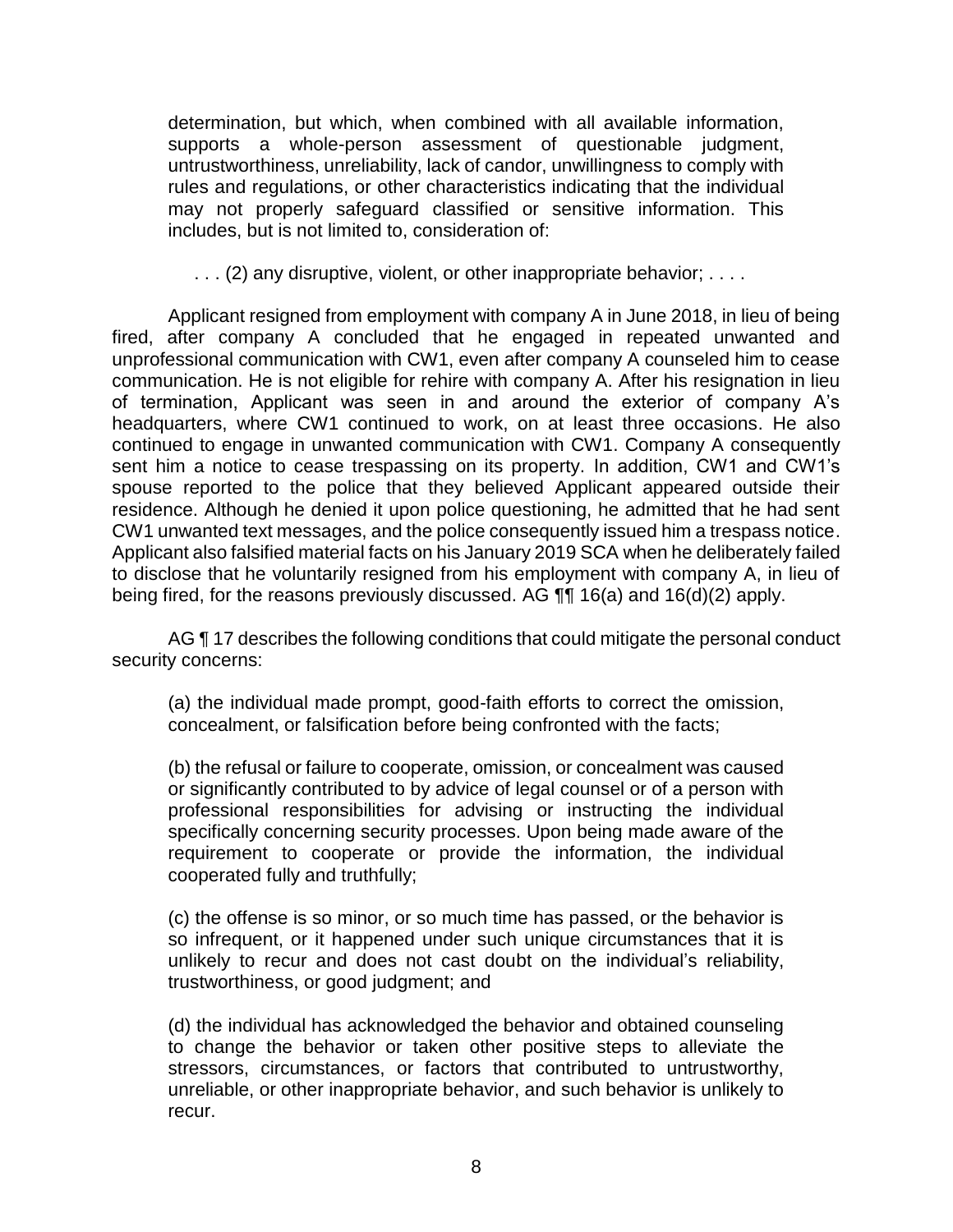Applicant's underlying conduct that led to his resignation from company A, in lieu of being fired, occurred over three years ago, and he has, thus far, proven his professionalism at company B. However, both the record evidence and Applicant's judgment. I did not find Applicant to be candid or credible at the hearing. His conduct toward CW1 was inappropriate and continued after CW1 asked him to stop; after company A warned him that such continued conduct would result in his termination; and after he resigned from company A in lieu of being fired. His testimony concerning such conduct was inconsistent and in contradiction of the record evidence, to include records of his communication with her. Applicant's testimony that he voluntarily resigned from company A, without providing a two-week notice, solely because of an unacceptable workplace culture that stemmed from a misunderstood relationship between him and CW1, as well as his acceptance of company B's offer of employment, was also not credible in light of the record evidence. Applicant's failure to truthfully disclose the nature of his termination from company A on his SCA weighs against any mitigation, rehabilitation, and favorable conclusions concerning his credibility. AG  $\P\P$  17(a), (b), (c), testimony continue to raise doubts about Applicant's reliability, trustworthiness, and and 17(d) do not apply.

### **Whole-Person Concept**

Under the whole-person concept, the administrative judge must evaluate an applicant's eligibility for a security clearance by considering the totality of the applicant's conduct and all relevant circumstances. The administrative judge should consider the nine adjudicative process factors listed at AG ¶ 2(d):

(1) the nature, extent, and seriousness of the conduct; (2) the circumstances surrounding the conduct, to include knowledgeable participation; (3) the frequency and recency of the conduct; (4) the individual's age and maturity at the time of the conduct; (5) the extent to which participation is voluntary; (6) the presence or absence of rehabilitation and other permanent behavioral changes; (7) the motivation for the conduct; (8) the potential for pressure, coercion, exploitation, or duress; and (9) the likelihood of continuation or recurrence.

 Under AG ¶ 2(c), the ultimate determination of whether to grant eligibility for a security clearance must be an overall commonsense judgment based upon careful consideration of the guidelines and the whole-person concept. I considered the potentially disqualifying and mitigating conditions in light of all the facts and circumstances surrounding this case. I have incorporated my comments under Guideline E in my whole- person analysis. Overall, the record evidence leaves me with questions and doubts as to Applicant's eligibility and suitability for a security clearance. I conclude Applicant failed to mitigate the personal conduct security concerns.